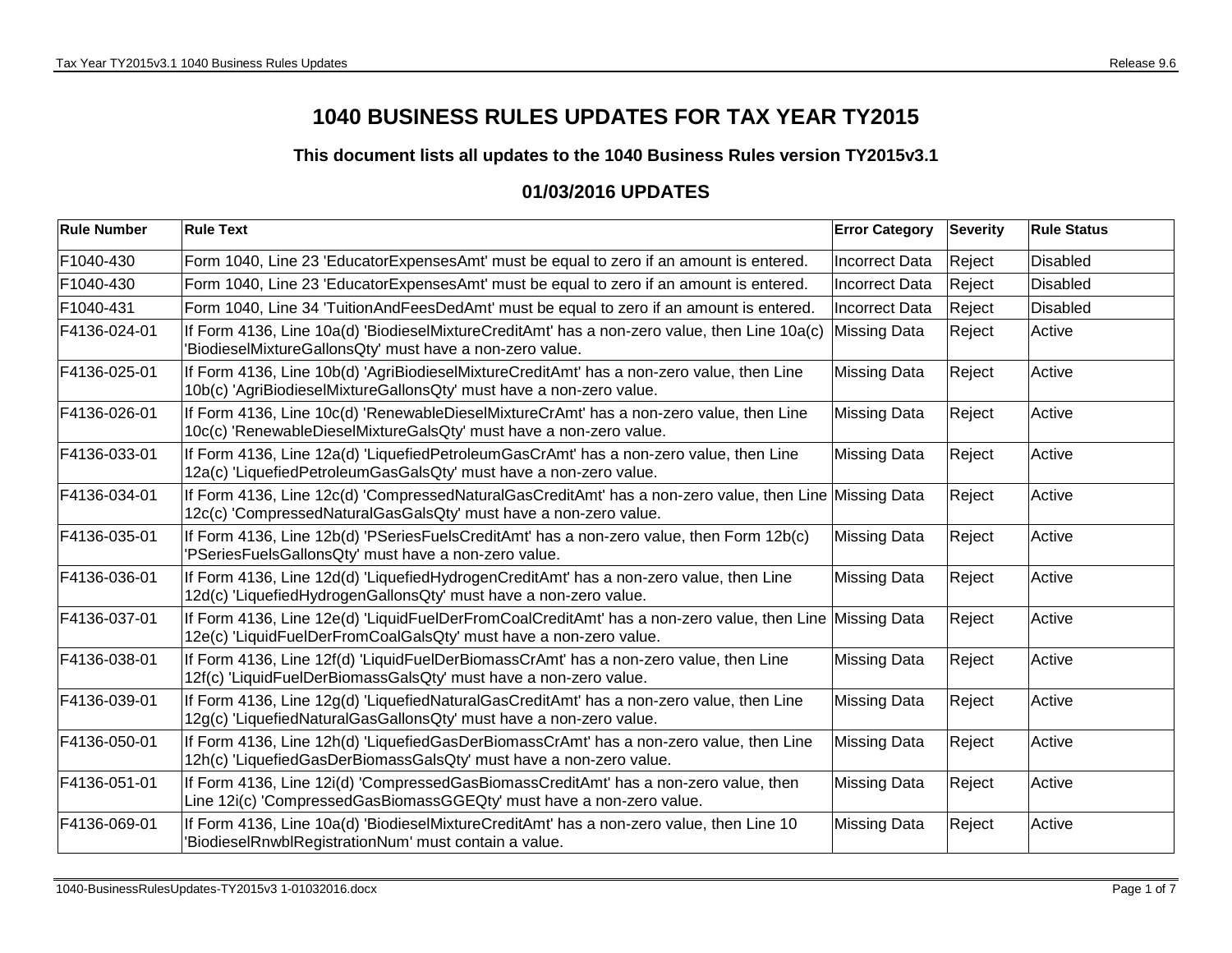| <b>Rule Number</b> | <b>Rule Text</b>                                                                                                                                                   | <b>Error Category</b> | <b>Severity</b> | <b>Rule Status</b> |
|--------------------|--------------------------------------------------------------------------------------------------------------------------------------------------------------------|-----------------------|-----------------|--------------------|
| F4136-070-01       | If Form 4136, Line 10b(d) 'AgriBiodieselMixtureCreditAmt' has a non-zero value, then Line 10 Missing Data<br>'BiodieselRnwblRegistrationNum' must contain a value. |                       | Reject          | Active             |
| F4136-071-01       | If Form 4136, Line 10c(d) 'RenewableDieselMixtureCrAmt' has a non-zero value, then Line 10 Missing Data<br>'BiodieselRnwblRegistrationNum' must contain a value.   |                       | Reject          | Active             |
| F4136-072-01       | If Form 4136, Line 12a(d) 'LiquefiedPetroleumGasCrAmt' has a non-zero value, then Line 12 Missing Data<br>'AlternativeFuelRegistrationNum' must have a value.      |                       | Reject          | Active             |
| F4136-073-01       | If Form 4136, Line 12b(d) 'PSeriesFuelsCreditAmt' has a non-zero value, then Line 12<br>'AlternativeFuelRegistrationNum' must have a value.                        | <b>Missing Data</b>   | Reject          | Active             |
| F4136-074-01       | If Form 4136, Line 12c(d) 'CompressedNaturalGasCreditAmt' has a non-zero value, then Line Missing Data<br>12 'AlternativeFuelRegistrationNum' must have a value.   |                       | Reject          | Active             |
| F4136-075-01       | If Form 4136, Line 12d(d) 'LiquefiedHydrogenCreditAmt' has a non-zero value, then Line 12<br>'AlternativeFuelRegistrationNum' must have a value.                   | <b>Missing Data</b>   | Reject          | Active             |
| F4136-076-01       | If Form 4136, Line 12e (d) 'LiquidFuelDerFromCoalCreditAmt' has a non-zero value, then<br>Line 12 'AlternativeFuelRegistrationNum' must have a value.              | <b>Missing Data</b>   | Reject          | Active             |
| F4136-077-01       | If Form 4136, Line 12f (d) 'LiquidFuelDerBiomassCrAmt', has a non-zero value, then Line 12<br>'AlternativeFuelRegistrationNum' must have a value.                  | <b>Missing Data</b>   | Reject          | Active             |
| F4136-078-01       | If Form 4136, Line 12g (d) 'LiquefiedNaturalGasCreditAmt', has a non-zero value, then Line<br>12 'AlternativeFuelRegistrationNum' must have a value.               | <b>Missing Data</b>   | Reject          | Active             |
| F4136-079-01       | If Form 4136, Line 12h (d) 'LiquefiedGasDerBiomassCrAmt', has a non-zero value, then Line<br>12 'AlternativeFuelRegistrationNum' must have a value.                | <b>Missing Data</b>   | Reject          | Active             |
| F4136-080-01       | If Form 4136, Line 12i (d) 'CompressedGasBiomassCreditAmt', has a non-zero value, then<br>Line 12 'AlternativeFuelRegistrationNum' must have a value.              | <b>Missing Data</b>   | Reject          | Active             |
| F4136-104-01       | Form 4136, Line 10a(d) 'BiodieselMixtureCreditAmt' must be equal to zero if an amount is<br>entered.                                                               | <b>Incorrect Data</b> | Reject          | Disabled           |
| F4136-105-01       | Form 4136, Line 10b(d) 'AgriBiodieselMixtureCreditAmt' must be equal to zero if an amount is Incorrect Data<br>entered.                                            |                       | Reject          | Disabled           |
| F4136-106-01       | Form 4136, Line 10c(d) 'RenewableDieselMixtureCrAmt' must be equal to zero if an amount<br>is entered.                                                             | <b>Incorrect Data</b> | Reject          | <b>Disabled</b>    |
| F4136-107-01       | Form 4136, Line 12a(d) 'LiquefiedPetroleumGasCrAmt' must be equal to zero if an amount is<br>entered.                                                              | Incorrect Data        | Reject          | <b>Disabled</b>    |
| F4136-108-01       | Form 4136, Line 12b(d) 'PSeriesFuelsCreditAmt' must be equal to zero if an amount is<br>entered.                                                                   | <b>Incorrect Data</b> | Reject          | <b>Disabled</b>    |
| F4136-109-01       | Form 4136, Line 12c(d) 'CompressedNaturalGasCreditAmt' must be equal to zero if an<br>amount is entered.                                                           | <b>Incorrect Data</b> | Reject          | <b>Disabled</b>    |
| F4136-110-01       | Form 4136, Line 12e(d) 'LiquidFuelDerFromCoalCreditAmt' must be equal to zero if an<br>amount is entered.                                                          | <b>Incorrect Data</b> | Reject          | <b>Disabled</b>    |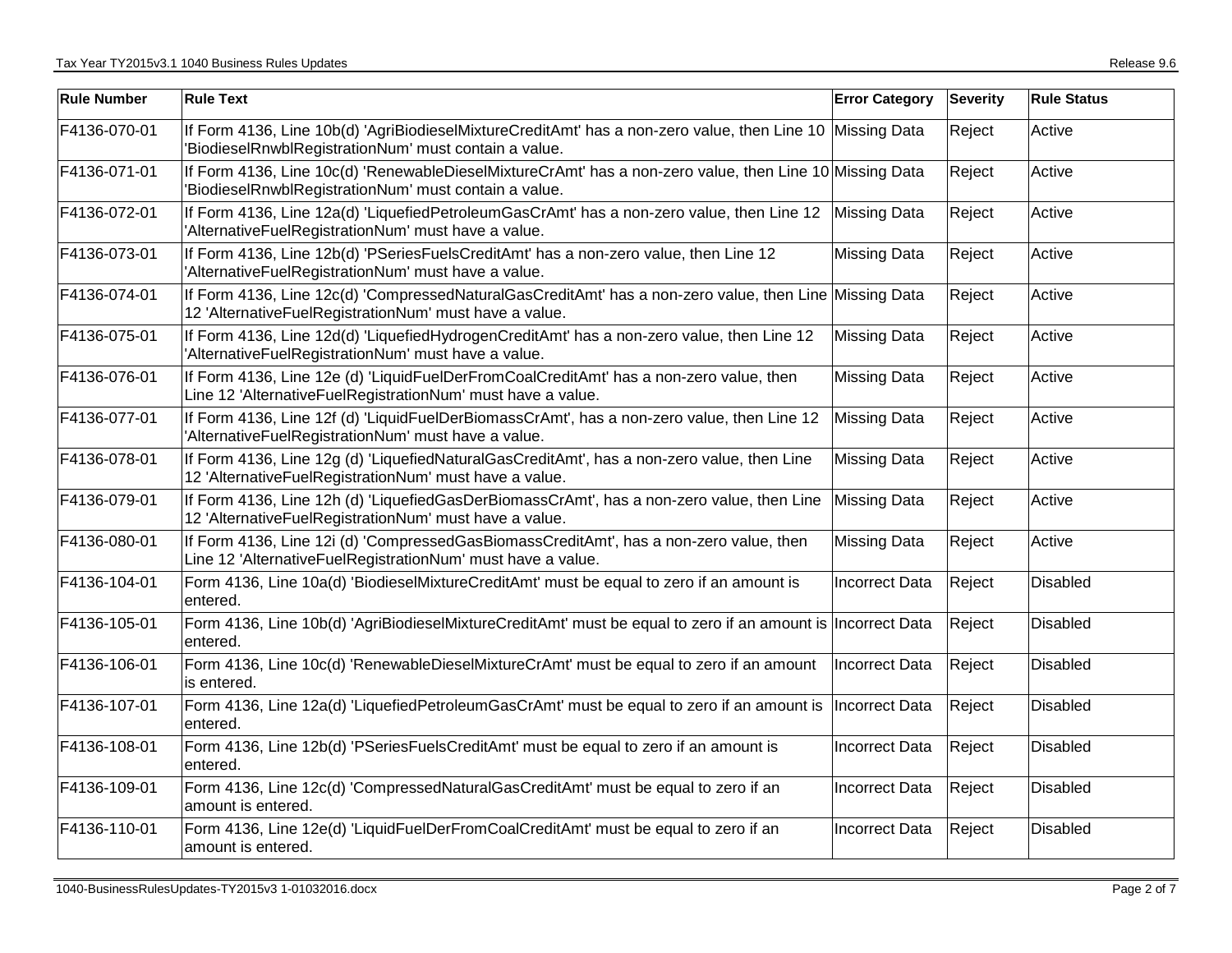| <b>Rule Number</b> | <b>Rule Text</b>                                                                                                                                                                                                                                                                                                                                                                                                                                                                                                                                                                                                                                                                                                                                                                                                                                                                                                                                        | <b>Error Category</b> | Severity | <b>Rule Status</b> |
|--------------------|---------------------------------------------------------------------------------------------------------------------------------------------------------------------------------------------------------------------------------------------------------------------------------------------------------------------------------------------------------------------------------------------------------------------------------------------------------------------------------------------------------------------------------------------------------------------------------------------------------------------------------------------------------------------------------------------------------------------------------------------------------------------------------------------------------------------------------------------------------------------------------------------------------------------------------------------------------|-----------------------|----------|--------------------|
| F4136-111-01       | Form 4136, Line 12f(d) 'LiquidFuelDerBiomassCrAmt' must be equal to zero if an amount is<br>entered.                                                                                                                                                                                                                                                                                                                                                                                                                                                                                                                                                                                                                                                                                                                                                                                                                                                    | <b>Incorrect Data</b> | Reject   | Disabled           |
| F4136-112-01       | Form 4136, Line 12g(d) 'LiquefiedNaturalGasCreditAmt' must be equal to zero if an amount is Incorrect Data<br>entered.                                                                                                                                                                                                                                                                                                                                                                                                                                                                                                                                                                                                                                                                                                                                                                                                                                  |                       | Reject   | Disabled           |
| F4136-113-01       | Form 4136, Line 12h(d) 'LiquefiedGasDerBiomassCrAmt' must be equal to zero if an amount  Incorrect Data<br>is entered.                                                                                                                                                                                                                                                                                                                                                                                                                                                                                                                                                                                                                                                                                                                                                                                                                                  |                       | Reject   | Disabled           |
| F4136-114-01       | Form 4136, Line 12i(d) 'CompressedGasBiomassCreditAmt' must be equal to zero if an<br>amount is entered.                                                                                                                                                                                                                                                                                                                                                                                                                                                                                                                                                                                                                                                                                                                                                                                                                                                | Incorrect Data        | Reject   | Disabled           |
| F4136-130          | Form 4136, Line 12d(d) 'LiquefiedHydrogenCreditAmt' must be equal to zero if an amount is<br>entered.                                                                                                                                                                                                                                                                                                                                                                                                                                                                                                                                                                                                                                                                                                                                                                                                                                                   | Incorrect Data        | Reject   | Disabled           |
| F4562-002-01       | If Form 4562, Line 1, 'MaximumDollarLimitationAmt' has a non-zero value, then Line 1,<br>'MaximumDollarLimitationAmt' must not be greater than 535,000.                                                                                                                                                                                                                                                                                                                                                                                                                                                                                                                                                                                                                                                                                                                                                                                                 | <b>Incorrect Data</b> | Reject   | Active             |
| F4562-002-02       | If Form 4562, Line 1, 'MaximumDollarLimitationAmt' has a non-zero value, then Line 1,<br>'MaximumDollarLimitationAmt' must not be greater than 25,000.                                                                                                                                                                                                                                                                                                                                                                                                                                                                                                                                                                                                                                                                                                                                                                                                  | Incorrect Data        | Reject   | Deleted            |
| F4562-003-01       | If Form 4562, Line 3, 'ThresholdCostOfSect179PropAmt' has a non-zero value, then Line 3,<br>ThresholdCostOfSect179PropAmt' must not be greater than 2,000,000.                                                                                                                                                                                                                                                                                                                                                                                                                                                                                                                                                                                                                                                                                                                                                                                          | Incorrect Data        | Reject   | Active             |
| F4562-003-02       | If Form 4562, Line 3, 'ThresholdCostOfSect179PropAmt' has a non-zero value, then Line 3,<br>ThresholdCostOfSect179PropAmt' must not be greater than 200,000.                                                                                                                                                                                                                                                                                                                                                                                                                                                                                                                                                                                                                                                                                                                                                                                            | Incorrect Data        | Reject   | Deleted            |
| F5074-001-01       | Form 5074, Line 17 'EducatorExpensesAmt' must be equal to zero if an amount is entered.                                                                                                                                                                                                                                                                                                                                                                                                                                                                                                                                                                                                                                                                                                                                                                                                                                                                 | <b>Incorrect Data</b> | Reject   | <b>Disabled</b>    |
| F5074-002          | Form 5074, Line 27 'TuitionAndFeesDedAmt' must be equal to zero if an amount is entered.                                                                                                                                                                                                                                                                                                                                                                                                                                                                                                                                                                                                                                                                                                                                                                                                                                                                | Incorrect Data        | Reject   | Disabled           |
| F5695-003-02       | If there are two Forms 5695 in the return and their SSNs are not equal then one of the forms<br>must not have a value in fields other than the following: Line 17a 'HomeLocatedInUSAInd',<br>Line 17b 'EgyPropCrMainHomeUSAddress', Line 17c 'ImprvRItdToConstMainHomeInd', Line<br>18 'TotNonBusinessEgyPropCrPYAmt', Line 19a 'InsulationOrSysHtGnLossCostAmt', Line<br>19b 'ExteriorDoorsCostAmt', Line 19c 'MetalOrAsphaltRoofCostAmt', Line 19d<br>ExteriorWndwOrSkylightCostAmt', Line 19e 'ExtWndwOrSkylightCostLimitAmt', Line 19f<br>'PriorYearWindowExpnsAmt', Line 19g 'MaxEgyCrLessPYWindowExpnsAmt', Line 19h<br>CrAfterAppWndwExpnsLimitAmt', Line 20 'PartialEnergyImprvCostAmt', Line 21<br>EnergyEffcntImprvStdPctCrAmt', Line 22a 'EnergyEffcntBldgPropCostAmt', Line 22b<br>QualifiedNaturalGasCostAmt', Line 22c 'AdvncMainAirCirctngFanCostAmt', Line 23<br>InternalEnergyImprvCostAmt', Line 24 'TotalEnergyImprovementsCostAmt'. | Incorrect Data        | Reject   | Active             |
| F5695-004-02       | If Form 5695, Line 25 'MaximumResidentialEnergyCrAmt' equals 1000, then Line 25<br>'MarriedTPWMoreThanOneHomeCd' must have a value.                                                                                                                                                                                                                                                                                                                                                                                                                                                                                                                                                                                                                                                                                                                                                                                                                     | <b>Missing Data</b>   | Reject   | Active             |
| F5695-005-02       | If Form 1040, Line 2 checkbox "Married filing jointly" is not checked (element<br>IndividualReturnFilingStatusCd' does not have the value 2), then Form 5695, Line 30<br>'NonBusinessEnergyCrAmt' must not be greater than 500.                                                                                                                                                                                                                                                                                                                                                                                                                                                                                                                                                                                                                                                                                                                         | <b>Incorrect Data</b> | Reject   | Active             |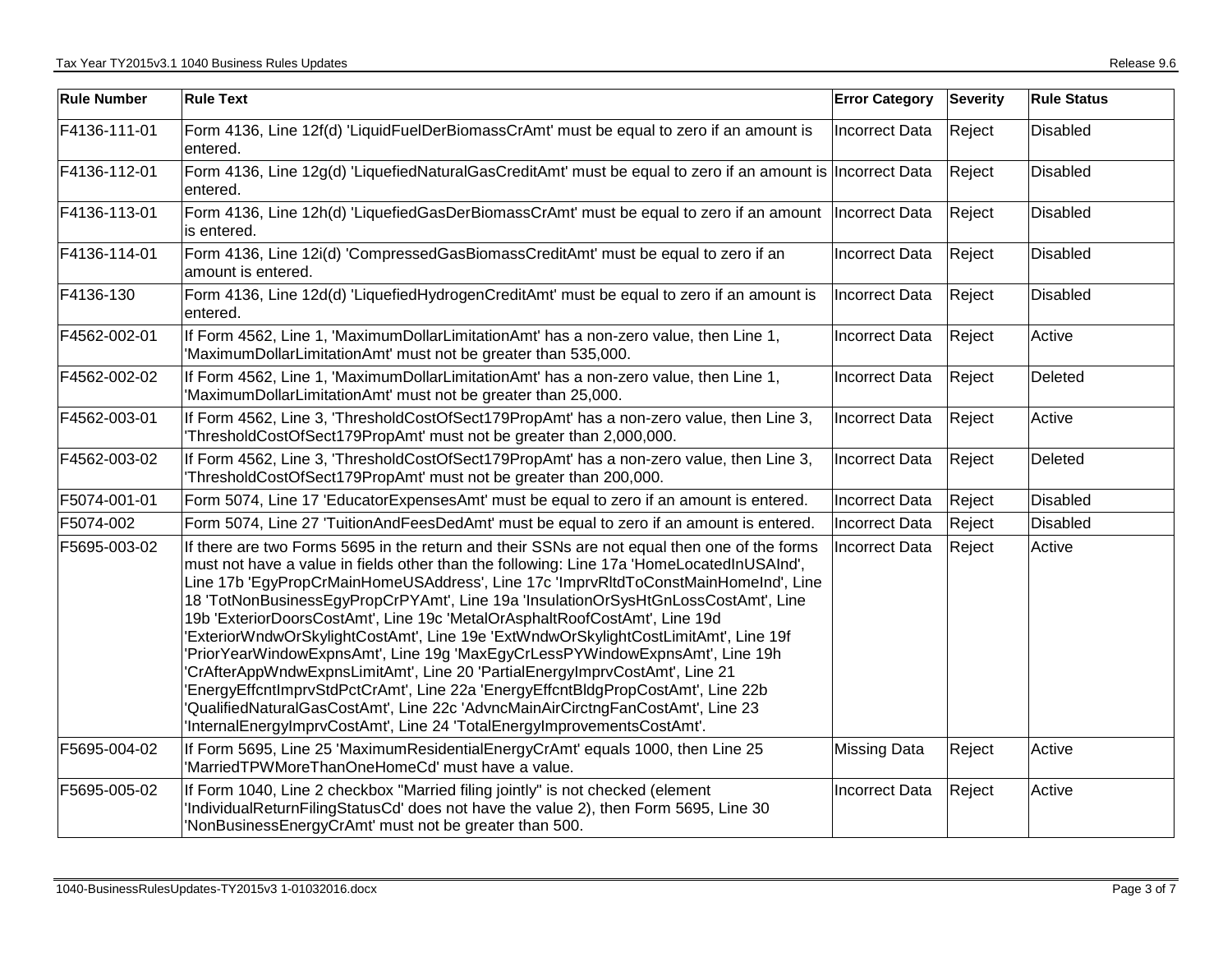| <b>Rule Number</b> | <b>Rule Text</b>                                                                                                                                                                                                                             | <b>Error Category</b> | <b>Severity</b> | <b>Rule Status</b> |
|--------------------|----------------------------------------------------------------------------------------------------------------------------------------------------------------------------------------------------------------------------------------------|-----------------------|-----------------|--------------------|
| F5695-006-02       | If Form 5695, Line 30 'NonBusinessEnergyCrAmt' has a value greater than zero, then Line<br>17a 'HomeLocatedInUSAInd' must have a choice of "Yes" indicated.                                                                                  | <b>Incorrect Data</b> | Reject          | Active             |
| F5695-007-02       | If Form 5695, Line 30 'NonBusinessEnergyCrAmt' has a value greater than zero, then Line<br>17b 'EgyPropCrMainHomeUSAddress' must have a value.                                                                                               | <b>Missing Data</b>   | Reject          | Active             |
| F5695-008-02       | If Form 5695, Line 30 'NonBusinessEnergyCrAmt' has a value greater than zero, then Line<br>17c 'ImprvRItdToConstMainHomeInd' must have a choice of "Yes" or "No" indicated.                                                                  | <b>Missing Data</b>   | Reject          | Active             |
| F5695-009-02       | If Form 5695, Line 30 'NonBusinessEnergyCrAmt' has a value greater than 500, then Form<br>1040, Line 2 checkbox "Married filing jointly" must be checked (element<br>'IndividualReturnFilingStatusCd' must have the value 2).                | Incorrect Data        | Reject          | Active             |
| F5695-010-02       | If Form 5695, Line 30 'NonBusinessEnergyCrAmt' has a value greater than 500, then two<br>Forms 5695 must be present in the return.                                                                                                           | <b>Incorrect Data</b> | Reject          | Active             |
| F5695-011-02       | Form 5695, Line 22b 'QualifiedNaturalGasCostAmt' must not be greater than 150.                                                                                                                                                               | <b>Incorrect Data</b> | Reject          | Active             |
| F5695-012-02       | Form 5695, Line 22c 'AdvncMainAirCirctngFanCostAmt' must not be greater than 50.                                                                                                                                                             | <b>Incorrect Data</b> | Reject          | Active             |
| F5695-013-02       | Form 5695, Line 23 'InternalEnergyImprvCostAmt' must not be greater than 500.                                                                                                                                                                | <b>Incorrect Data</b> | Reject          | Active             |
| F5695-014-02       | Form 5695, Line 30 'NonBusinessEnergyCrAmt' must not be greater than 1000.                                                                                                                                                                   | <b>Incorrect Data</b> | Reject          | Active             |
| F5695-017          | If Form 1040, Line 2 checkbox "Married filing jointly" is not checked (element<br>'IndividualReturnFilingStatusCd' does not have the value 2), then Form 5695, Line 27<br>'MaximumResidentialEnergyCrAmt' must not be greater than 500.      | Incorrect Data        | Reject          | Active             |
| F5695-018          | Form 5695, Part II 'NonBusinessEgyEffcntPropCrGrp' must not be present (i.e., Lines 17<br>through 30 must not have entries).                                                                                                                 | Incorrect Data        | Reject          | Disabled           |
| F6478-016          | Form 6478, Line 1, 'Qlfy2ndBiofuelProdFuelGalsQty' must be equal to zero if an amount is<br>entered.                                                                                                                                         | <b>Incorrect Data</b> | Reject          | Disabled           |
| F6478-017          | Form 6478, Line 1 'Qlfy2ndBiofuelProdFuelCrAmt' must be equal to zero if an amount is<br>entered.                                                                                                                                            | <b>Incorrect Data</b> | Reject          | Disabled           |
| F6478-018          | Form 6478, Line 2 'FuelsCreditRegistrationNum' must not have a value.                                                                                                                                                                        | <b>Incorrect Data</b> | Reject          | <b>Disabled</b>    |
| F6478-019          | Form 6478, Line 2 'OtherIncomeAmt' must be equal to zero if an amount is entered.                                                                                                                                                            | Incorrect Data        | Reject          | <b>Disabled</b>    |
| F6765-004-01       | If Form 6765 has significant data on any Line in Section A (Lines 1 through 17), then if an<br>amount is entered on any Line in Section B (Lines 18 through 32) it must have a zero value.                                                   | <b>Incorrect Data</b> | Reject          | Active             |
| F6765-005-01       | If Form 6765 is present in the return then there can only be entries in Line 37<br>'ResearchActivitiesIncrCrAmt', Line 38 'CYResearchCreditAmt', Line 39<br>'EstateOrTrustAllocatedBenefAmt' and/or Line 40 'NetEstateOrTrustAllocBenefAmt'. | Incorrect Data        | Reject          | Active             |
| F8689-001-01       | Form 8689, Line 17 'EducatorExpensesAmt' must be equal to zero if an amount is entered.                                                                                                                                                      | Incorrect Data        | Reject          | <b>Disabled</b>    |
| F8689-002          | Form 8689, Line 27 'TuitionAndFeesDedAmt' must be equal to zero if an amount is entered.                                                                                                                                                     | Incorrect Data        | Reject          | Disabled           |
| F8820-001-01       | Form 8820, Line 2(b) 'EmployerDifferentialWageCrAmt' must be equal to zero if an amount is<br>entered.                                                                                                                                       | Incorrect Data        | Reject          | Disabled           |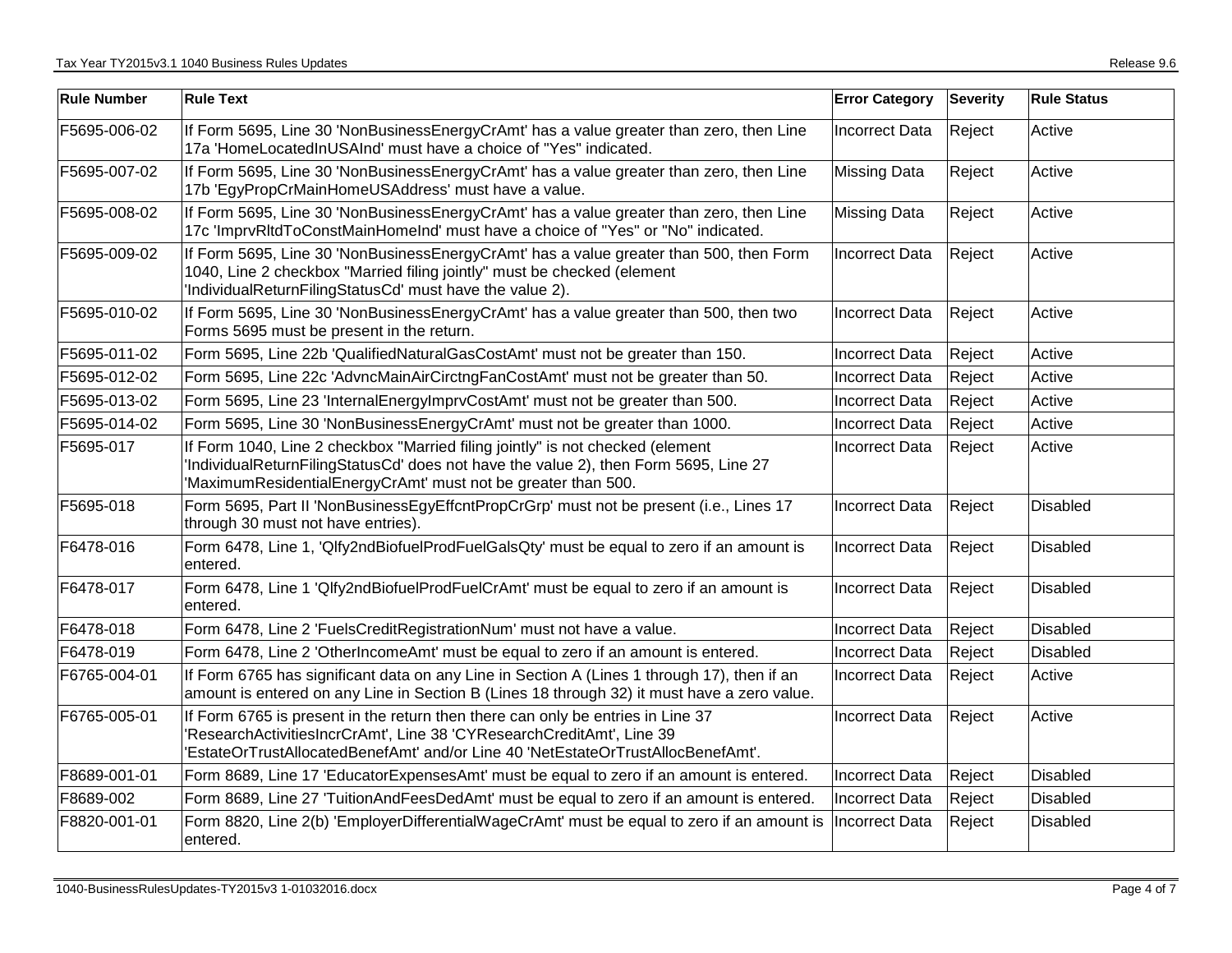| <b>Rule Number</b> | <b>Rule Text</b>                                                                                                                                                                                                                                                                                                                                                                                                  | <b>Error Category</b> | <b>Severity</b>                    | <b>Rule Status</b> |
|--------------------|-------------------------------------------------------------------------------------------------------------------------------------------------------------------------------------------------------------------------------------------------------------------------------------------------------------------------------------------------------------------------------------------------------------------|-----------------------|------------------------------------|--------------------|
| F8835-001          | Form 8835, 'IndianCoalTonPrdcdSoldQty' must be equal to zero if a value is entered.                                                                                                                                                                                                                                                                                                                               | <b>Incorrect Data</b> | Reject                             | <b>Disabled</b>    |
| F8835-002          | Form 8835, 'TotIndianCoalTonPrdcdSoldCrAmt' must be equal to zero if an amount is<br>entered.                                                                                                                                                                                                                                                                                                                     | <b>Incorrect Data</b> | Reject                             | Disabled           |
| F8844-001-03       | Form 8844, line 1, 'TotalQualifiedEmpwrZoneWgsAmt' must be equal to zero if an amount is<br>entered.                                                                                                                                                                                                                                                                                                              | Incorrect Data        | Reject                             | <b>Disabled</b>    |
| F8844-002-01       | Form 8844, Line 2, 'CurrentYearCreditAmt' must be equal to zero if an amount is entered.                                                                                                                                                                                                                                                                                                                          | <b>Incorrect Data</b> | Reject                             | <b>Disabled</b>    |
| F8845-001-01       | Form 8845, Line 1, 'TotQlfyWagesEmplHlthInsAmt' must be equal to zero if an amount is<br>entered.                                                                                                                                                                                                                                                                                                                 | <b>Incorrect Data</b> | Reject                             | <b>Disabled</b>    |
| F8845-002-01       | Form 8845, Line 2, 'CY93TotQlfyWagesEmplHlthInsAmt' must be equal to zero if an amount<br>is entered.                                                                                                                                                                                                                                                                                                             | Incorrect Data        | Reject                             | Disabled           |
| F8845-003-01       | Form 8845, Line 3, 'IncrementalIncreaseAmt' must be equal to zero if an amount is entered.                                                                                                                                                                                                                                                                                                                        | Incorrect Data        | Reject                             | Disabled           |
| F8845-004-01       | Form 8845, Line 4, 'CurrentYearCreditAmt' must be equal to zero if an amount is entered.                                                                                                                                                                                                                                                                                                                          | <b>Incorrect Data</b> | Reject                             | <b>Disabled</b>    |
| F8864-001          | Form 8864, Line 1(c), 'BiodieselAmt' must be equal to zero if an amount is entered.                                                                                                                                                                                                                                                                                                                               | <b>Incorrect Data</b> | Reject                             | Disabled           |
| F8864-002-01       | Form 8864, Line 2(c), 'AgriBiodieselAmt' must be equal to zero if an amount is entered.                                                                                                                                                                                                                                                                                                                           | <b>Incorrect Data</b> | Reject                             | Disabled           |
| F8864-003-02       | Form 8864, Line 3(c), 'RenewableDieselAmt' must be equal to zero if an amount is entered.                                                                                                                                                                                                                                                                                                                         | Incorrect Data        | Reject                             | <b>Disabled</b>    |
| F8864-004          | Form 8864, Line 4(c), 'BiodieselMixAmt' must be equal to zero if an amount is entered.                                                                                                                                                                                                                                                                                                                            | <b>Incorrect Data</b> | Reject                             | <b>Disabled</b>    |
| F8864-005-01       | Form 8864, Line 5(c), 'AgriBiodieselIncludedAmt' must be equal to zero if an amount is<br>entered.                                                                                                                                                                                                                                                                                                                | <b>Incorrect Data</b> | Reject                             | <b>Disabled</b>    |
| F8864-006          | Form 8864, Line 6(c), 'RenewableDieselInclMixtureAmt' must be equal to zero if an amount is  Incorrect Data<br>entered.                                                                                                                                                                                                                                                                                           |                       | Reject                             | <b>Disabled</b>    |
| F8864-007          | Form 8864, Line 7(c), 'QualifiedAgriBioDieselProdAmt' must be equal to zero if an amount is<br>entered.                                                                                                                                                                                                                                                                                                           | <b>Incorrect Data</b> | Reject                             | Disabled           |
| F8864-008          | Form 8864, Line 8, 'BiodieselPlusAgriBioDieselAmt' must be equal to zero if an amount is<br>entered.                                                                                                                                                                                                                                                                                                              | <b>Incorrect Data</b> | Reject                             | <b>Disabled</b>    |
| F8900-001-01       | If Form 8900 is present in the return, then Lines (1) 'QlfyRIrdTrackMaintExpendAmt', (2)<br>'FiftyPctRIrdTrackMaintExpndAmt', (3a) 'MilesOfRIrdTrackOwnorLsdQty', (3b)<br>'LessNumOfMileRIrdTrckIsAsgnQty', (3c) 'MIRIrdTrckAsgnByOwnrOrLsseeQty', (3d)<br>TotalRIrdTrackMilesQty', (4) 'AdjustedTotalRailroadTrackAmt', and (5)<br>'QualifiedPctOfRIrdTrackAmt', must have a zero value if an amount is entered. | <b>Incorrect Data</b> | <b>Reject and Disabled</b><br>Stop |                    |
| F8908-001-01       | Form 8908, Line 1a, 'TotalHomesMeetingStandardQty' must be equal to zero if an amount is<br>entered.                                                                                                                                                                                                                                                                                                              | Incorrect Data        | Reject                             | <b>Disabled</b>    |
| F8908-002-01       | Form 8908, Line 1b, 'TotalHomesStandardAmt' must be equal to zero if an amount is entered. Incorrect Data                                                                                                                                                                                                                                                                                                         |                       | Reject                             | Disabled           |
| F8908-003-01       | Form 8908, Line 2a, 'TotalMfrHmMeetingStdQty' must be equal to zero if an amount is<br>entered.                                                                                                                                                                                                                                                                                                                   | <b>Incorrect Data</b> | Reject                             | Disabled           |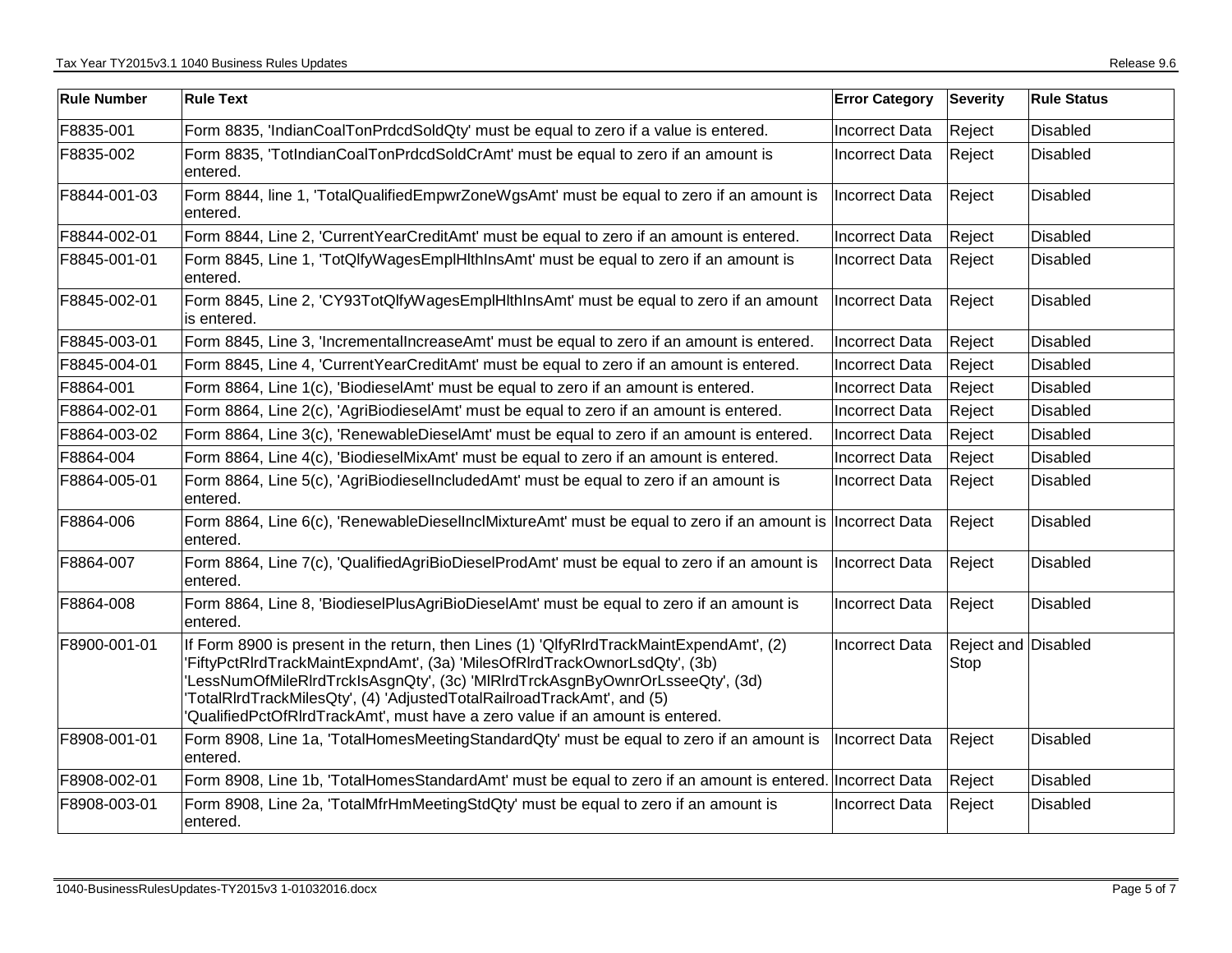| <b>Rule Number</b> | <b>Rule Text</b>                                                                                                                                                                                                                                                                                                                          | <b>Error Category</b> | <b>Severity</b> | <b>Rule Status</b> |
|--------------------|-------------------------------------------------------------------------------------------------------------------------------------------------------------------------------------------------------------------------------------------------------------------------------------------------------------------------------------------|-----------------------|-----------------|--------------------|
| F8908-004-01       | Form 8908, Line 2b, 'TotalManufactureHomesAmt' must be equal to zero if an amount is<br>entered.                                                                                                                                                                                                                                          | <b>Incorrect Data</b> | Reject          | <b>Disabled</b>    |
| F8911-001          | If Form 8911 is present in the return, then there can only be entries on Line 8<br>'AltFuelVehRefuelPropCreditAmt' or Line 9 'BusinessInvstUsePartOfCrAmt'.                                                                                                                                                                               | Incorrect Data        | Reject          | Disabled           |
| F8917-001          | Each 'StudentSSN' on Form 8917, Line 1b must not be equal to 'StudentSSN' on Form 8863,<br>Line 21.                                                                                                                                                                                                                                       | Incorrect Data        | Reject          | Active             |
| F8917-003          | If Form 8917, Line 5 'TuitionAndFeesDedIncmLessCrAmt' is greater than 65000 and filing<br>status of the return is ["Single" or "Head of Household" or "Qualifying widow(er) with<br>dependent child" (element 'IndividualReturnFilingStatusCd' has the value 1 or 4 or 5)], then<br>Line 6 'TuitionAndFeesDedAmt' must be less than 2001. | <b>Incorrect Data</b> | Reject          | Active             |
| F8917-004          | If Form 8917, Line 5 'TuitionAndFeesDedIncmLessCrAmt' is less than 65000 and filing status<br>of the return is ["Single" or "Head of Household" or "Qualifying widow(er) with dependent<br>child" (element 'IndividualReturnFilingStatusCd' has the value 1 or 4 or 5)], then Line 6<br>TuitionAndFeesDedAmt' must be less than 4001.     | Incorrect Data        | Reject          | Active             |
| F8917-005          | If Form 8917, Line 5 'TuitionAndFeesDedIncmLessCrAmt' is greater than 130000 and filing<br>status of the return is "Married filing jointly" (element 'IndividualReturnFilingStatusCd' has the<br>value 2), then Line 6 'TuitionAndFeesDedAmt' must be less than 2001.                                                                     | Incorrect Data        | Reject          | Active             |
| F8917-006          | If Form 8917, Line 5 'TuitionAndFeesDedIncmLessCrAmt' is less than 130001 and filing<br>status of the return is "Married filing jointly" (element 'IndividualReturnFilingStatusCd' has the<br>value 2), then Form 8917, Line 6 'TuitionAndFeesDedAmt' must be less than 4001.                                                             | <b>Incorrect Data</b> | Reject          | Active             |
| F8917-007          | Form 8917, Line 5 'TuitionAndFeesDedIncmLessCrAmt' must be less than 160001, if filing<br>status of the return is "Married filing jointly" (element 'IndividualReturnFilingStatusCd' has the<br>value 2).                                                                                                                                 | <b>Incorrect Data</b> | Reject          | Active             |
| F8917-008          | Form 8917, Line 5 'TuitionAndFeesDedIncmLessCrAmt' must be less than 80001, if filing<br>status of the return is ["Single" or "Head of Household" or "Qualifying widow(er) with<br>dependent child" (element 'IndividualReturnFilingStatusCd' has the value 1 or 4 or 5)].                                                                | <b>Incorrect Data</b> | Reject          | Active             |
| F8917-009          | Form 8917, Line 6 'TuitionAndFeesDedAmt' must be equal to Form 1040, Line 34<br>TuitionAndFeesDedAmt'.                                                                                                                                                                                                                                    | Data Mismatch Reject  |                 | Active             |
| F8917-011-01       | Each 'StudentSSN' on Form 8917, Line 1b must be equal to 'PrimarySSN' or 'SpouseSSN' in<br>the Return Header or any 'DependentSSN' on Line 6c(2) of the return.                                                                                                                                                                           | Incorrect Data        | Reject          | Active             |
| F8917-012          | If Form 8917 is present in the return, then Line 3, 'TotalIncomeAmt' must be equal to Form<br>1040, Line 22 'TotalIncomeAmt'.                                                                                                                                                                                                             | <b>Incorrect Data</b> | Reject          | Active             |
| F8917-014          | Form 8917 must not be present in the return.                                                                                                                                                                                                                                                                                              | Incorrect Data        | Reject          | <b>Disabled</b>    |
| F8923-001-01       | Form 8923, Line 1 'TotalTrainingCostsAmt' must be equal to zero if an amount is entered.                                                                                                                                                                                                                                                  | Incorrect Data        | Reject          | Disabled           |
| F8923-002-01       | Form 8923, Line 2, 'AllowableTrainingCostsAmt' must be equal to zero if an amount is<br>entered.                                                                                                                                                                                                                                          | <b>Incorrect Data</b> | Reject          | <b>Disabled</b>    |